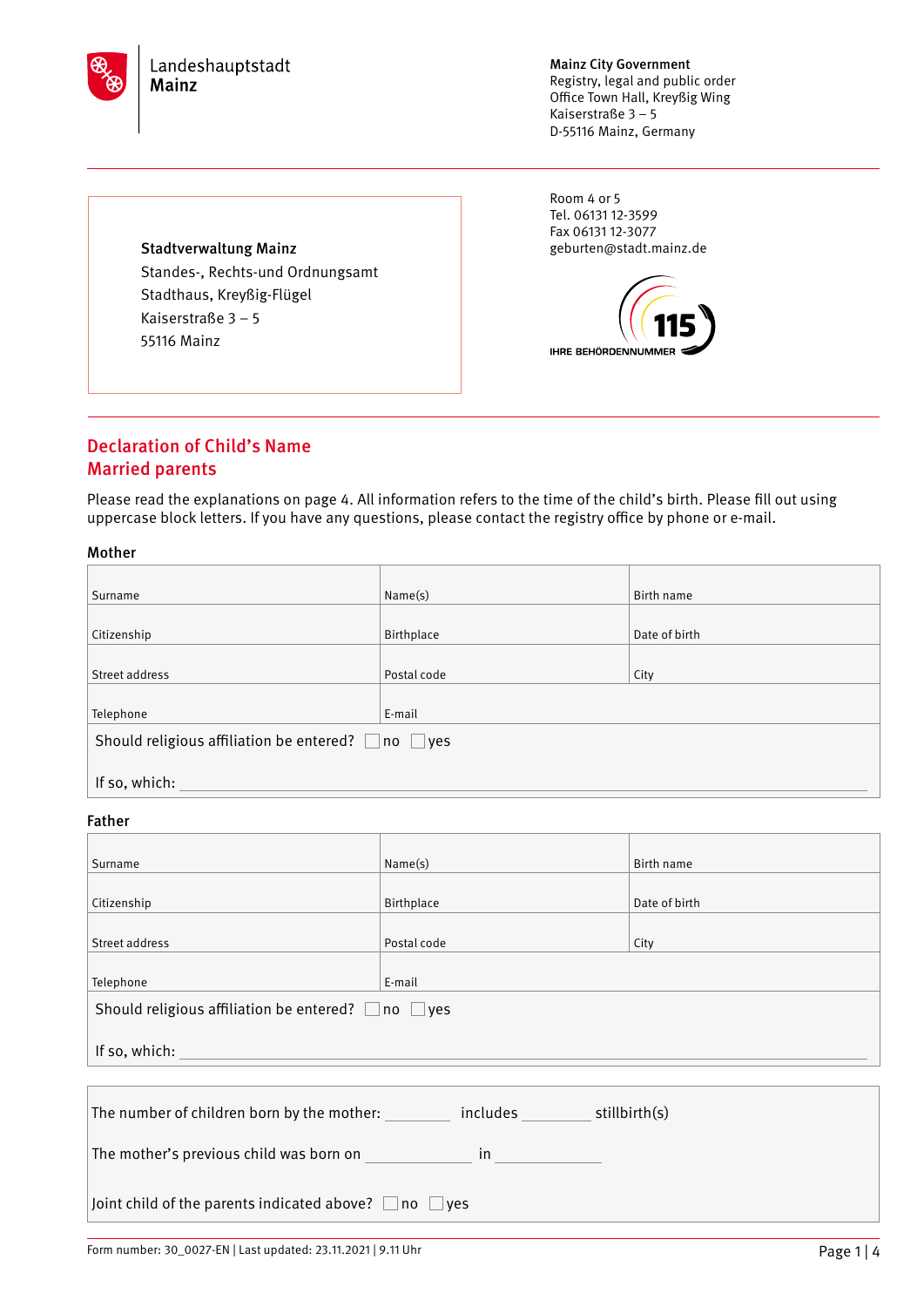## Declaration of Child's Name

Art. 10 of the Introductory Law of the German Civil Code (EGBGB), Section 1617 of the German Civil Code (BGB)

| Child's date of birth 20                                               | $\lceil$ male $\lceil$ female $\lceil$ other $\lceil$ not specified |  |
|------------------------------------------------------------------------|---------------------------------------------------------------------|--|
| I/We determine the child's surname (name at birth) according to the    |                                                                     |  |
| German right to bear a name.                                           |                                                                     |  |
| right to bear a name.                                                  |                                                                     |  |
| The child shall receive the surname of $\Box$ the mother<br>the father |                                                                     |  |
|                                                                        |                                                                     |  |

### Name(s) of the child

Surname(s), Birth name (Name, Apellidos, επώνυμο, Cognome, Naam, Apelidos, Soyadi, Prezim, фамилии имЕ) Name(s) (first & middle name, Nombre propio,'Ονóματα, Prenomi, Voornamen, Nome próprio, Adı, Ime, Imiona) Foreign name components (e.g. father's name (Фиkpet), proper names, name chain)

## Important note

Please inquire at the registry office whether the name that you have selected is legally possible. If you are unsure, you can leave the name field open and postpone the notarization. However, you must report the child's name directly to the registry office within 1 month.

By signing, you acknowledge that the spelling of the names and the indication of foreign special characters (á, à, ç, ğ, ş, š, ı = i without dot, etc.) is correct.

Please note that, in principle, changes or additions are no longer possible after notarization by the registry office. A fee-based name change under public law would only be possible under certain conditions.

City | Date Signature of the mother Signature of the father/husband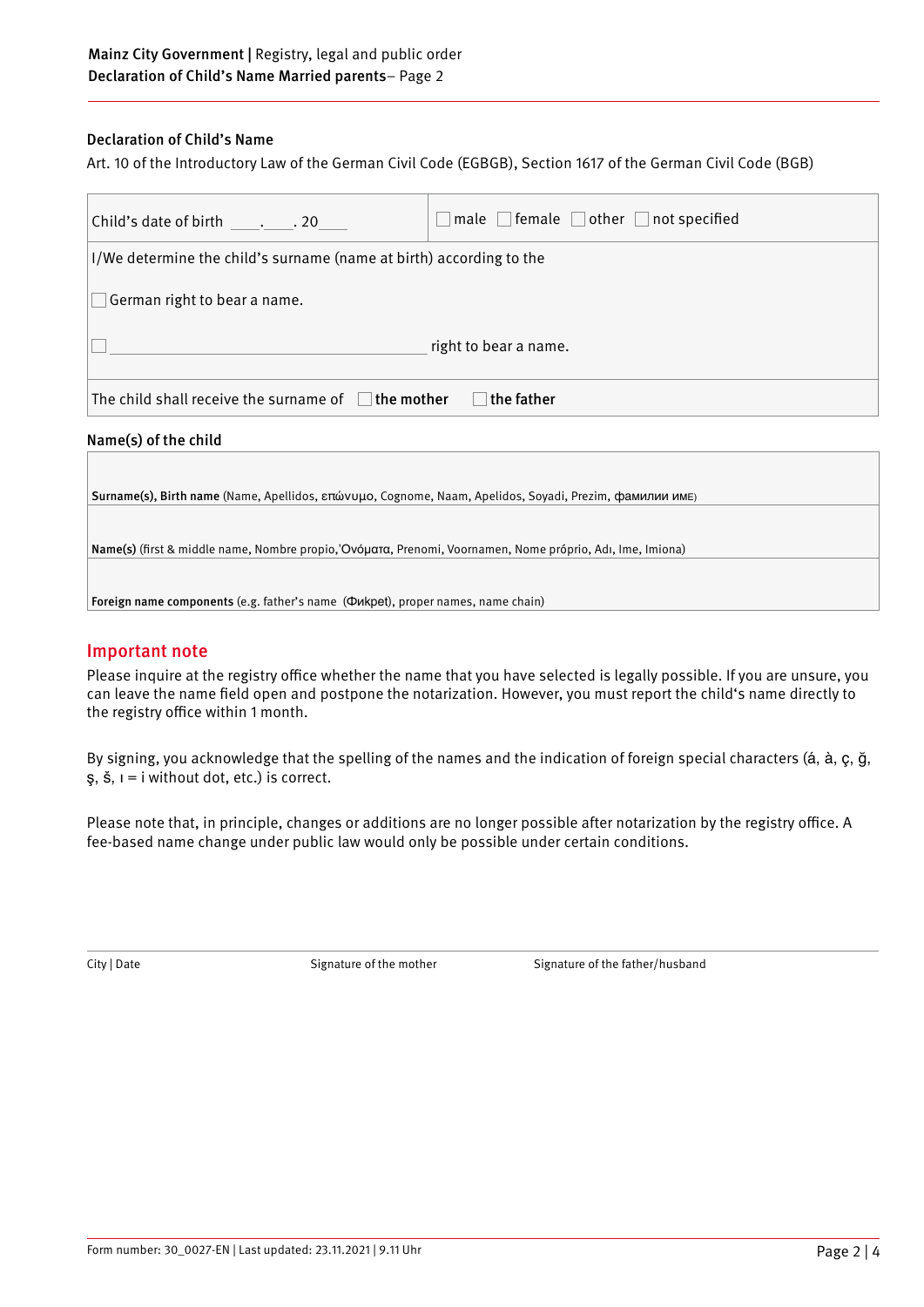# Mandatory request of certificates at the Mainz registry office

We issue your certificates free of charge for child allowance, maternity benefit (statutory health insurance) and parental benefit. These free certificates must be submitted to the competent authorities, to be retained there.

In addition, you need more fee-based certificates, such as those for the employer, the income tax card office, the consulate, for private insurance policies and the Windelsack waste management system in the Mainz-Bingen administrative district.

## The following fee-based certificates are ordered:

| Certificate for the family register                  |               |
|------------------------------------------------------|---------------|
| $\Box$ 1 birth certificate in register format DIN A5 | <b>12 EUR</b> |
| <b>Birth certificates</b>                            |               |

| 1 birth certificate  | <b>12 EUR</b> |
|----------------------|---------------|
| 2 birth certificates | 18 EUR        |
| 3 birth certificates | 24 EUR        |
| 4 birth certificates | 30 EUR        |
| 5 birth certificates | 36 EUR        |

### International or multilingual birth certificates

(English, Turkish, French, Italian, Spanish, Portuguese, Greek, Dutch, Croatian, Polish)

| $\Box$ 1 international birth certificate | 12 FUR        |
|------------------------------------------|---------------|
| 2 international birth certificates       | <b>18 EUR</b> |
| 3 international birth certificates       | <b>24 EUR</b> |
| 4 international birth certificates       | 30 EUR        |
| 5 international birth certificates       | 36 EUR        |

### Birth register printout

(e.g. the American passport, French authorities, persons with unclear identity)

| 1 birth register printout  | <b>12 EUR</b> |
|----------------------------|---------------|
| 2 birth register printouts | <b>18 EUR</b> |
| 3 birth register printouts | 24 EUR        |
| 4 birth register printouts | 30 EUR        |
| 5 birth register printouts | <b>36 EUR</b> |

The certificates can be paid locally in cash or with an EC card. Credit cards are not accepted. The paid certificates are sent to you by mail.

City | Date Signature